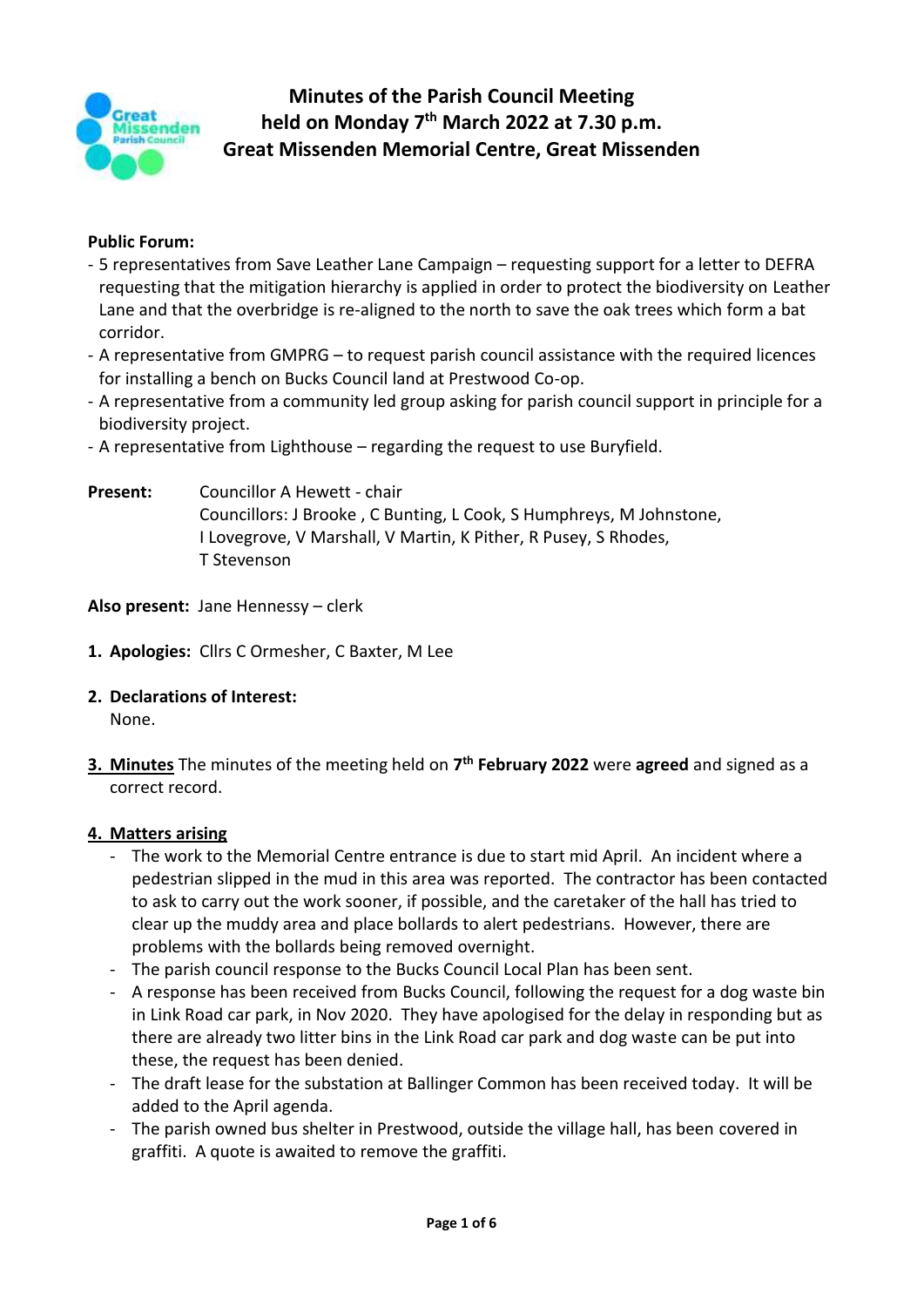- The Buryfield car park account has been received from Bucks Council, for 2020-21, with apologies for the delay. There is a deficit on the account and the parish council owe £1,999.02.
- Ballinger Waggoners comments on the proposed licence were not received in time for the March agenda and will be added to the April agenda for discussion.

#### **5. Parking**

Cllr Brooke's recommendations for unused signage to be removed in Buryfield car park were discussed. It was agreed to request to meet with Julie Rushton from Bucks Council, as the managers of the car park, to discuss arrangements for removal.

#### **6. Councillor Surgeries – location for discussion**

Cllr Lovegrove apologised for not progressing the Prestwood location for the councillor surgery and he will contact The Pantry @ 51 and request a table for Saturday March 26<sup>th</sup> 11.00am – 12.00pm. It was also agreed to book Great Missenden Library for the April, July and October surgeries.

#### **7. Public Liability Insurance for contractors**

The parish council discussed the need take a more flexible approach on the level of public liability insurance (PLI) for contractors. Advice from the council's insurers indicated that insurance cover should be appropriate for the service that is being provided, but would usually be between £5 and £10 million. The council resolved by majority vote to assess the level of PLI on a case by case basis, with a minimum of £5million and to request a justification for the level of public liability insurance for each contractor that they use.

#### **8.Badger Cull – request for opposition letter**

The council discussed the proposal to ask Bucks Council to assess if a badger cull is necessary in the county but this did not receive a majority vote.

#### **9. Telegraph Pole move – Back Lane/Twitchell Road – request for support**

The council resolved by majority vote to support the request from Great Missenden Village Association to contact a local resident/Bucks Council rights of way team to request that a telegraph pole is not moved into the footpath at the side of The George. This was due to safety concerns that the path is too narrow in that location.

## **10. GMPRG – request for Parish Council to apply to Bucks Council for licence to install bench at Prestwood car park**

The council resolved to request the appropriate licence for the installation of the bench at Prestwood car park from Bucks Council and to pay up to £108 for this licence, if required. GMPRG have paid for the bench, will organise the installation and have agreed with Bucks Council that they will maintain it. The parish council will review the process of the licence application once this bench is installed in order to agree a way forward.

#### **11. Community Board – update**

The parish council noted the update that the following submissions for funding to the Community Board had been successful:-

- Church Street bollards around the green £7,927.47
- Great Missenden Village Improvements £24,248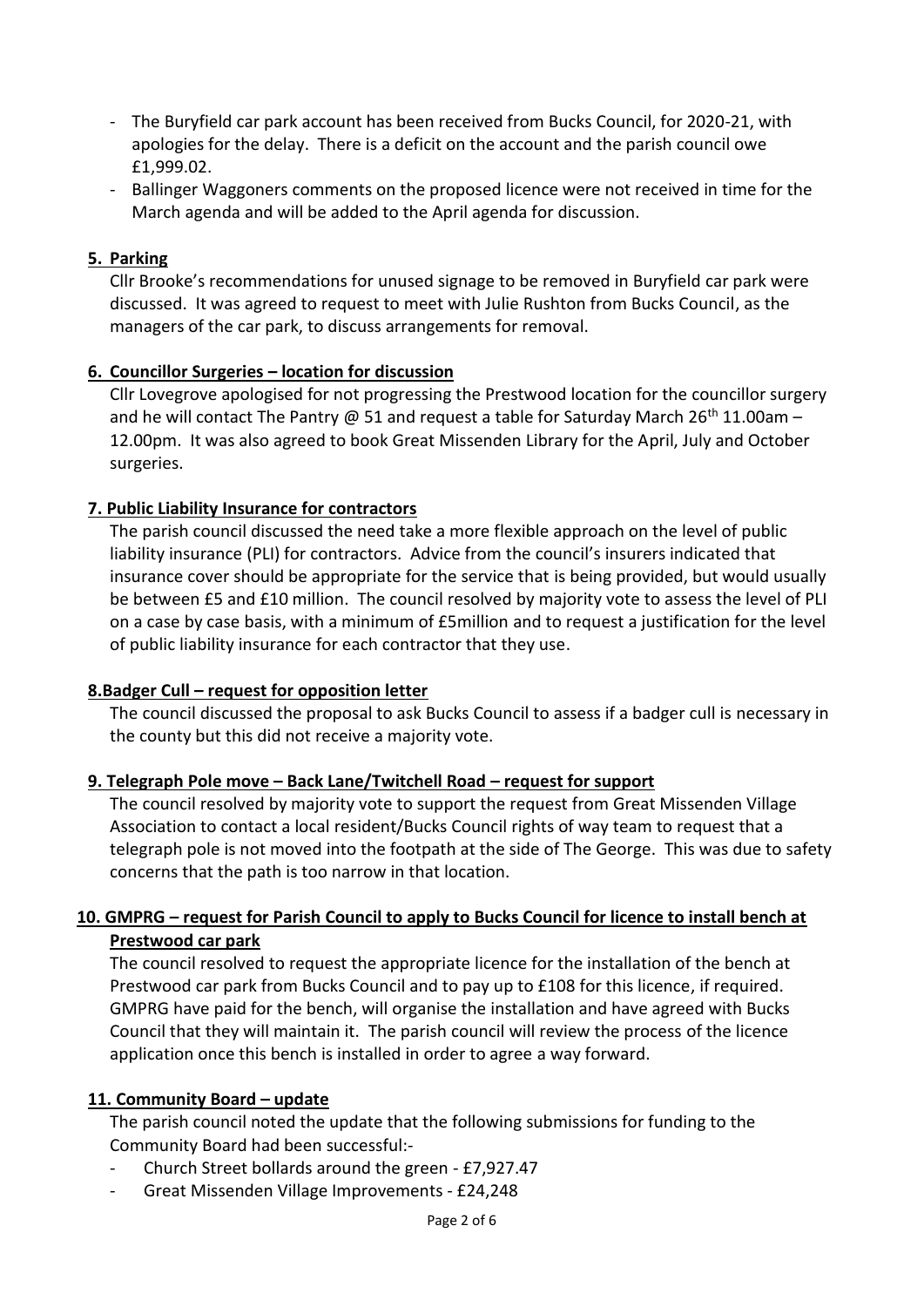Jubilee events funding towards bunting/flags/cakes - to be split equally between Great Missenden and Prestwood (£500 each).

## **12. Bucks Council – ward boundaries consultation**

Cllrs Johnstone & Stevenson updated the council after attending a presentation by the Local Government Boundary Commission regarding new ward boundaries across Bucks. The parish council resolved to submit individual responses and to advertise the consultation on the website.

## **13. Reports from Committees**

## **a) Planning Committee**

**i)** The minutes of the meeting held on **7 th March 2022** were agreed and confirmed. Cllr Lovegrove asked that thanks to Cllr Rhodes were recorded for his research on recent applications.

## **ii) Draft letter to Bucks Council regarding enforcement for approval**

Cllr Rhodes letter of complaint to Ian Thompson, Bucks Council's Corporate for Planning was approved with amendments.

## **b) HS2**

A summary of the report presented by Cllr Johnstone is below.

## **i) Chesham Road Intervention Shaft (CRIS) – ALIGN**

- Excavation work is now complete and concrete pours will now take place regularly. Completion date is approx. end of May 2022.

## **ii) North Portal – Chiltern Tunnel**

- Barrettes and portal headwall ALIGN the construction of the barrettes continue. Site hours are 7am-10pm weekdays and 7am – 1pm Saturdays. Two recent overrun occurrences were reported by residents as complaints, but as they were due to concrete pours due to pump failure, the regulations allow for overruns in these circumstances.
- 3.6m noise barrier is now complete. A recent poll of councillors, local groups and some residents had agreed on a design for the noise barrier and the result passed to HS2.

## **iii) Earthworks – EKFB**

- Schedule 17 has been submitted by EKFB for the South Heath cutting, earthworks and structures. It does not include the alignment of Leather Lane nor the North Portal buildings.

## **iv) The Conveyor**

- A conveyor system has been proposed and accepted in principle to take spoil and materials between two sites either side of the A413 and the Chiltern railway. The conveyors will be fully enclosed and have noise reducing cladding. They should not be visible from the ground. It is planned to start operating the conveyor for two years from Summer 2022. Some local road closures for construction and vegetation clearance will be necessary.

## **v) Construction Traffic**

- Discussions on the impact of the additional HGV traffic on the A413 & A355 continue. Bucks Council awaits results of appeals against the lorry route decisions. In the meantime two contractors have produced a Traffic Management Information Guide. This indicates that HGV movements along the A413 are in the region of 540 movements each weekday.

## **v) Engagement**

- **-** An HS2 mobile visitor centre is due to visit the parish on Thursday 7th April 2022 10am-3pm in Buryfield car park.
- **-** An in person event is due towards the end of March date to be confirmed, followed by a virtual event the following day.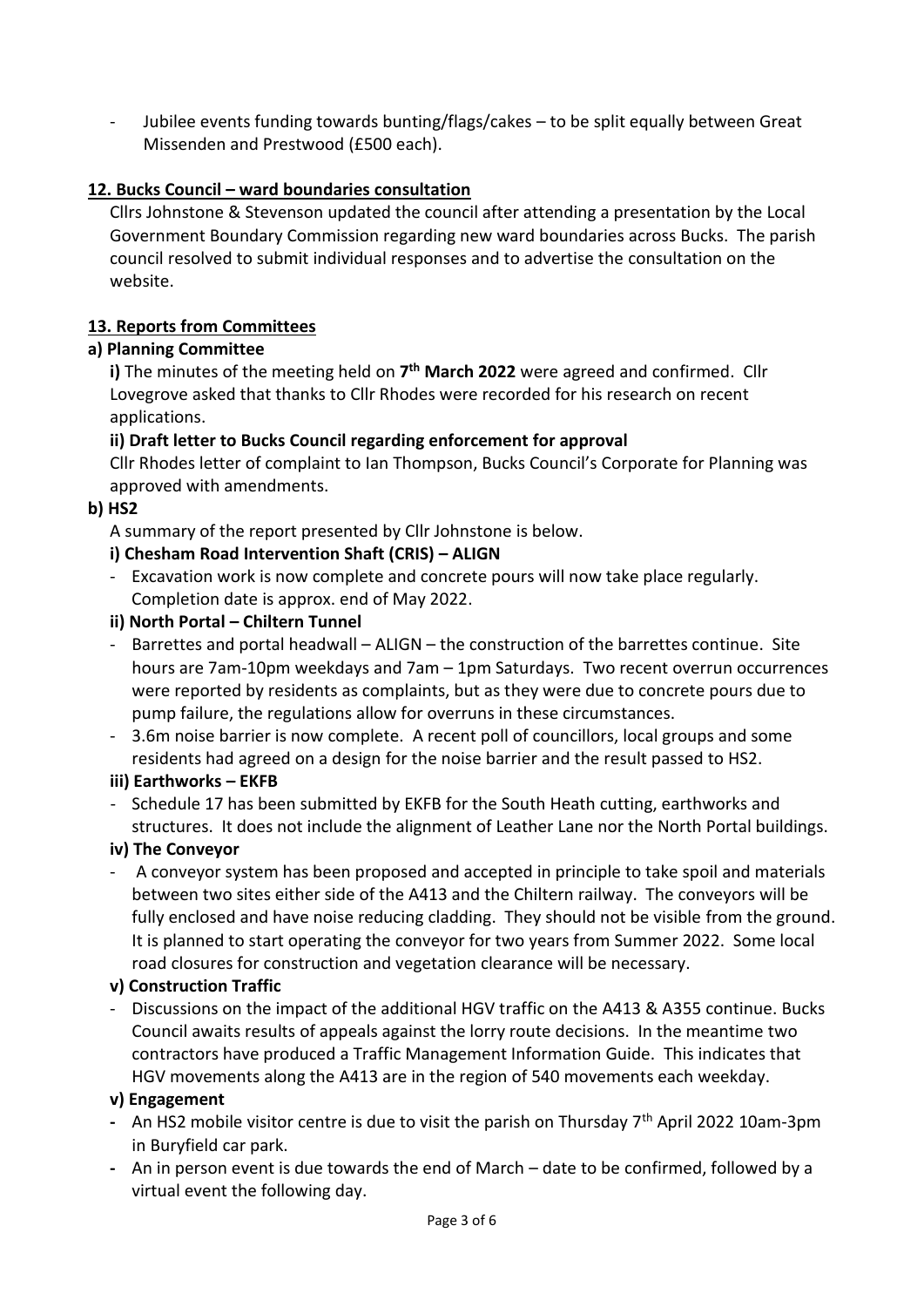## **vi) Construction Traffic**

- Under current plans HGV traffic movements are at a peak level in February and March.
- Bucks Council have agreed to consider deploying the mobile CCTV camera which monitors HS2 traffic, it was agreed that this will be placed at the top of the Link Road on the skatepark side and would be available for two months. A confirmation and a date are awaited.
- The High Court have granted Bucks Council permission to go to Judicial Review on the appeals against six lorry rout decisions. The hearing is likely to take place in April/May
- **-** When sending complaints to [hs2enquiries@hs2.org.uk](mailto:hs2enquiries@hs2.org.uk) please also copy in Bucks Council at [ewrandhs2enquiries@buckinghamshire.gov.uk](mailto:ewrandhs2enquiries@buckinghamshire.gov.uk) and to our clerk.

## **vii) Save Leather Lane Oaks campaign – summary for noting**

- The council noted the update on the history of Leather Lane Oaks campaign. The request to support the campaign, as presented in the public forum, will be on the April agenda. In the meantime a meeting at the end of March is planned with HS2 engineers and the campaigners to discuss the options for the positioning of re-aligned Leather Lane and overbridge. The parish council will also arrange to meet with the representatives of the campaign.

## **c) Open Spaces and Lighting**

## **i) Land adjacent to Link Road – response from Bucks Council – for noting**

The council noted the response from Carter Jonas advising that Bucks Council were proceeding with letting this land on a short term 12 month licence to a third party. The parish council are invited to submit a more detailed proposal for their plans for the land to be considered at the end of the 12 month arrangement. A working party consisting of Cllrs Hewett, Bunting, Lovegrove, Pusey, Pither, Brooke & Johnstone will start research the possibilities to present to council.

**ii) Land at London Road – grass cutting invoice for consideration and approval**

The council resolved by majority vote to pay the invoice from The Misbourne of £3,980 + VAT to cover the grass and hedge cutting of the parish owned land adjacent to London Road. This covers the last two years and was cheaper than a comparison quote obtained. The council discussed the way forward and it was agreed for the Open Spaces Committee to consider this and make recommendations to the council.

**iii) Request to use Prestwood Common – fundraiser event – for approval**

The council approved by majority resolution to the request to use Prestwood Common on 16<sup>th</sup> July for a charity fundraising events. Prestwood Colts have been informed and are supporting the event.

## **iv) Request to use Buryfield – Lighthouse – for approval**

The council resolved by majority vote to approve the request for Lighthouse to use Buryfield from Saturday  $17<sup>th</sup>$  July – Monday  $1<sup>st</sup>$  August. The council requested an updated plan to take into account the new picnic benches and requested that these were left accessible for other users of Buryfield.

## **v) Request to use Buryfield – Greens Funfair**

The request to use Buryfield from 23<sup>rd</sup> May to Monday  $6<sup>th</sup>$  June (opening the fair from Friday  $27<sup>th</sup>$  May – Sunday 5<sup>th</sup> June) was resolved

## **vi) Request to put posters on Buryfield – Bucks Pottery & Sculpture exhibition**

The request for advertising posters on stakes on Buryfield directing people to an exhibition at Oldham Hall from  $8<sup>th</sup>$  April to  $10<sup>th</sup>$  April was resolved. A reminder to remove the posters immediately after the event will also be sent.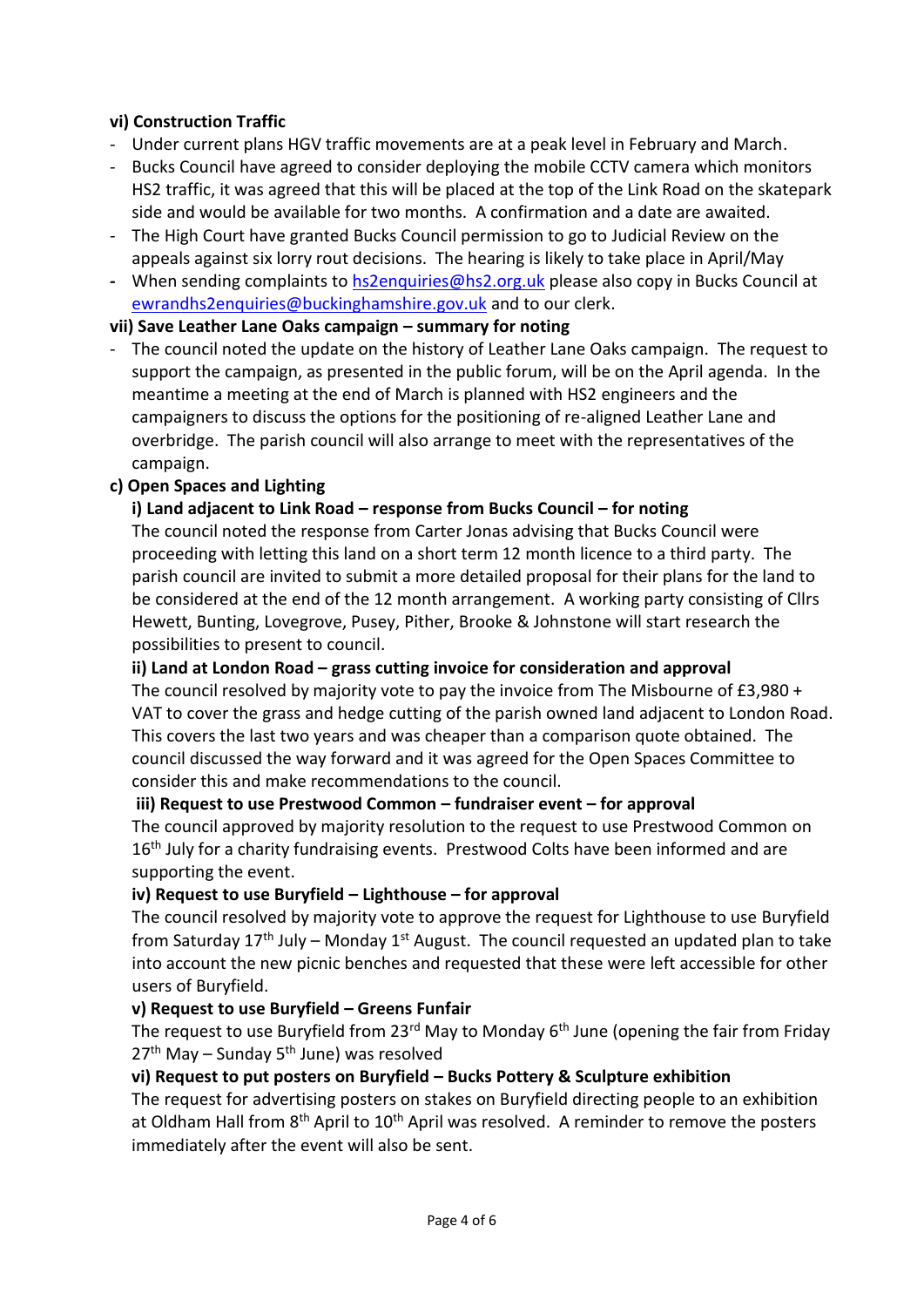## **vii) Request for a jubilee beacon – Prestwood Scouts – for consideration**

The council approved the request from Prestwood Scouts to have a low level beacon for the jubilee in the Prestwood Community Centre parking area.

## **viii) Allotments – Spurlands End Road – hedge – for consideration & approval**

The council resolved the invoice of £210.00 from Missenden Walled Garden to supply and plant native hedge at the base of the new fence panels on the border of Spurlands End Road allotments.

## **ix) Allotments – request for sheds/polytunnel – for approval**

The following requests were approved:-

- Chequers Lane plot  $5$  shed  $6'x4'$
- Chequers Lane plot 16b shed 6'x4'
- Chequers Lane plot  $6a$  polytunnel  $6'x6'$  (no taller than a shed)

Tenants will be reminded that it is their responsibility to remove these structures at the end of their tenancy.

## **x) Buryfield vandalism – hedge & tree – revised quote for approval**

The council resolved to accept the quote of £1,197.50 + VAT to move a section of the Buryfield Hedge from by the lamppost/chained entrance to fill in the vandalised section of hedge at the top by the picnic benches.

**xi) Play Areas – Sibleys Rise & Prestwood Common – quotes for surfacing – for approval** This item was asked to be placed on the upcoming Open Spaces Committee meeting so a recommendation can be made to council.

## **xii) Greenlands Lane biodiversity project – for consideration**

The council discussed the biodiversity project which is being proposed by a community led group. The aim is to identify and area of public owned land that could be left wild throughout the growing season and Kiln Common in Prestwood was the area proposed by the group. The council agreed support for the project, in principle, however did not feel that the area adjacent to the allotments was the most suitable place.

## **xiii) Greenlands Lane - SM&OPC request to renew lease – for approval/noting**

The decision, under clerks delegated powers, to renew the lease for the land at Greenlands Lane, Prestwood, under the same terms and annual fee, £750, for a further five years, was ratified by the council.

## **xiv) Allotments – suggestion to consider skips**

The council discussed the suggestion to consider skips at some of the allotment sites, however it was put forward that this had only happened previously as an exception as bonfires were not permitted during Covid lockdowns. The proposal was not moved to a vote.

## **xv) Prestwood Recreation Ground - update**

The council noted that Bucks Council devolution team had initially responded that a amended expression of interest would be needed regarding the leasehold of Prestwood Recreation Ground. This would need to detail all the planned work that the parish council would carry out as this would form part of the legal arrangements, following that a business case would then be required. Cllr Hewett advised that Bucks Cllr Peter Martin, had been able to intervene, and a further email had been received, which offers a 25 year lease at a nominal fee, with the requirement that the Parish Council will need to seek consent from Bucks Council before any development. The clerk was asked to forward the email to all councillors for their comments to formulate a response to Bucks Council.